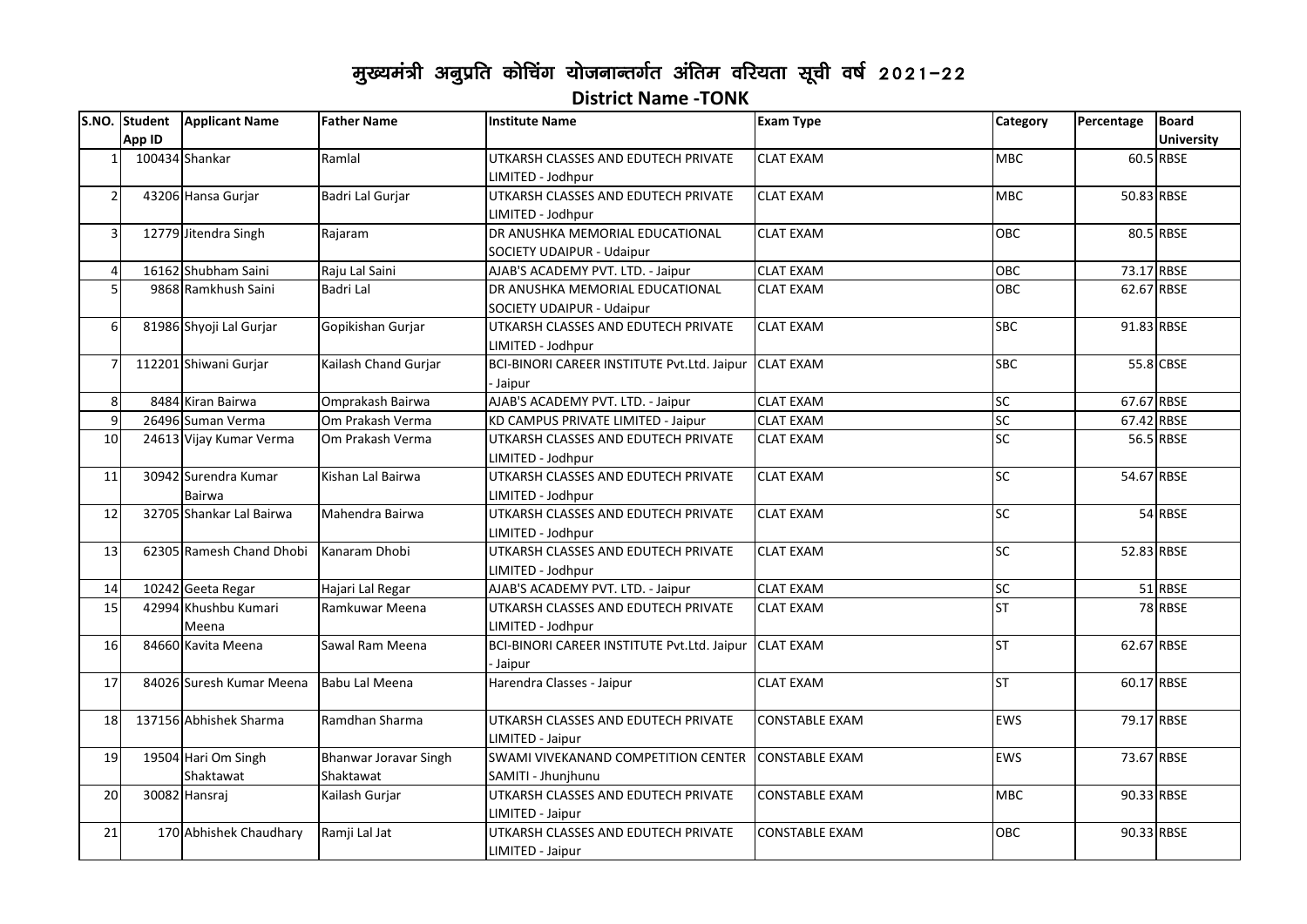| 22 | 18286 Narendar Kumhar   | Chatturbhuj Kumhar  | UTKARSH CLASSES AND EDUTECH PRIVATE                                  | <b>CONSTABLE EXAM</b>        | OBC        |            | 90 RBSE   |
|----|-------------------------|---------------------|----------------------------------------------------------------------|------------------------------|------------|------------|-----------|
|    |                         |                     | IMITED - Jaipur                                                      |                              |            |            |           |
| 23 | 125177 VISHNU           | <b>RAM PHOOL</b>    | UTKARSH CLASSES AND EDUTECH PRIVATE<br>LIMITED - Jaipur              | <b>CONSTABLE EXAM</b>        | OBC        | 89.67 RBSE |           |
|    |                         | Jagdish Prasad      |                                                                      |                              | SC         |            | 91.5 RBSE |
| 24 | 40930 Naman Bikundiya   |                     | UTKARSH CLASSES AND EDUTECH PRIVATE                                  | <b>CONSTABLE EXAM</b>        |            |            |           |
|    |                         |                     | LIMITED - Jodhpur<br>UTKARSH CLASSES AND EDUTECH PRIVATE             |                              | <b>SC</b>  |            | 90.5 RBSE |
| 25 | 86213 Naveen Kanwariya  | Durga Lal Kanwariya |                                                                      | <b>CONSTABLE EXAM</b>        |            |            |           |
|    |                         |                     | LIMITED - Jodhpur                                                    |                              |            |            |           |
| 26 | 25936 Shivani Pipladiya | Shiv Prasad         | JAGGUKA Educational Institute - Jaipur                               | <b>CONSTABLE EXAM</b>        | <b>SC</b>  | 88.17 RBSE |           |
| 27 | 116937 Sunil Bairwa     | Gopal Bairwa        | UTKARSH CLASSES AND EDUTECH PRIVATE                                  | <b>CONSTABLE EXAM</b>        | SC         | 86.83 RBSE |           |
|    |                         |                     | LIMITED - Jaipur                                                     |                              |            |            |           |
| 28 | 15745 Aman Pipladiya    | <b>Shiv Prasad</b>  | JAGGUKA Educational Institute - Jaipur                               | <b>CONSTABLE EXAM</b>        | SPECIAL    | 77.67 RBSE |           |
|    |                         |                     |                                                                      |                              | ABLED      |            |           |
| 29 | 122 Kaptan Meena        | Mishri Lal          | UTKARSH CLASSES AND EDUTECH PRIVATE                                  | <b>CONSTABLE EXAM</b>        | <b>ST</b>  | 89.17 RBSE |           |
|    |                         |                     | LIMITED - Jodhpur                                                    |                              |            |            |           |
| 30 | 99758 Pradeep Meena     | Kailash Meena       | UTKARSH CLASSES AND EDUTECH PRIVATE                                  | <b>CONSTABLE EXAM</b>        | <b>ST</b>  | 87.17 RBSE |           |
|    |                         |                     | LIMITED - Jodhpur                                                    |                              |            |            |           |
| 31 | 30334 Manraj Meena      | Ram Lal Meena       | UTKARSH CLASSES AND EDUTECH PRIVATE                                  | <b>CONSTABLE EXAM</b>        | <b>ST</b>  | 85.83 RBSE |           |
|    |                         |                     | LIMITED - Jodhpur                                                    |                              |            |            |           |
| 32 | 16694 VAIBHAV SHARMA    | VINOD KUMAR SHARMA  | ALLEN CAREER INSTITUTE - Jaipur                                      | ENGINEERING/MEDICAL ENTRANCE | EWS        |            | 98 RBSE   |
|    |                         |                     |                                                                      | <b>EXAMS</b>                 |            |            |           |
| 33 | 31830 Bhupendra Sharma  | Hari Prasad Sharma  | MOTION EDUCATION PRIVATE LIMITED - Kota ENGINEERING/MEDICAL ENTRANCE |                              | EWS        |            | 86 RBSE   |
|    |                         |                     |                                                                      | EXAMS                        |            |            |           |
| 34 | 25179 Neemraj Gurjar    | Tulseeram Gurjar    | Career Line Coaching - Sikar                                         | ENGINEERING/MEDICAL ENTRANCE | <b>MBC</b> |            | 97 RBSE   |
|    |                         |                     |                                                                      | <b>EXAMS</b>                 |            |            |           |
| 35 | 53874 Naresh Kahar      | Jagdish             | MOTION EDUCATION PRIVATE LIMITED - Kota ENGINEERING/MEDICAL ENTRANCE |                              | OBC        | 98.83 RBSE |           |
|    |                         |                     |                                                                      | <b>EXAMS</b>                 |            |            |           |
| 36 | 104416 Sona Saini       | Ramphool Saini      | Aakash Educational Services Limited - Jaipur                         | ENGINEERING/MEDICAL ENTRANCE | OBC        | 94.67 RBSE |           |
|    |                         |                     |                                                                      | <b>EXAMS</b>                 |            |            |           |
| 37 | 136284 Archana Jangid   | Ram Bhagwan Jangid  | ALLEN CAREER INSTITUTE - Jaipur                                      | ENGINEERING/MEDICAL ENTRANCE | <b>OBC</b> | 94.67 RBSE |           |
|    |                         |                     |                                                                      | <b>EXAMS</b>                 |            |            |           |
| 38 | 78447 vishnu            |                     | ALLEN CAREER INSTITUTE - Jaipur                                      | ENGINEERING/MEDICAL ENTRANCE | <b>OBC</b> | 94.33 RBSE |           |
|    |                         | satyanarayan        |                                                                      | <b>EXAMS</b>                 |            |            |           |
|    |                         |                     | MOTION EDUCATION PRIVATE LIMITED - Kota ENGINEERING/MEDICAL ENTRANCE |                              | OBC        |            | 93 RBSE   |
| 39 | 46082 Preeti Choudhary  | Gopal Choudhary     |                                                                      |                              |            |            |           |
|    |                         |                     |                                                                      | <b>EXAMS</b>                 |            |            |           |
| 40 | 130746 Pooja Saini      | Jagdish Mali        | ALLEN CAREER INSTITUTE - Kota                                        | ENGINEERING/MEDICAL ENTRANCE | <b>OBC</b> |            | 90 RBSE   |
|    |                         |                     |                                                                      | <b>EXAMS</b>                 |            |            |           |
| 41 | 47223 Kuldeep Saini     | Ramprasad Saini     | ALLEN CAREER INSTITUTE - Kota                                        | ENGINEERING/MEDICAL ENTRANCE | OBC        | 88.67 RBSE |           |
|    |                         |                     |                                                                      | <b>EXAMS</b>                 |            |            |           |
| 42 | 31888 Premraj           | Ramjilal            | MOTION EDUCATION PRIVATE LIMITED - Kota ENGINEERING/MEDICAL ENTRANCE |                              | OBC        |            | 88 RBSE   |
|    |                         |                     |                                                                      | <b>EXAMS</b>                 |            |            |           |
| 43 | 46373 Tamanna Yadav     | Shravan             | JTKARSH CLASSES AND EDUTECH PRIVATE                                  | ENGINEERING/MEDICAL ENTRANCE | <b>OBC</b> | 82.67 RBSE |           |
|    |                         |                     | LIMITED - Jodhpur                                                    | <b>EXAMS</b>                 |            |            |           |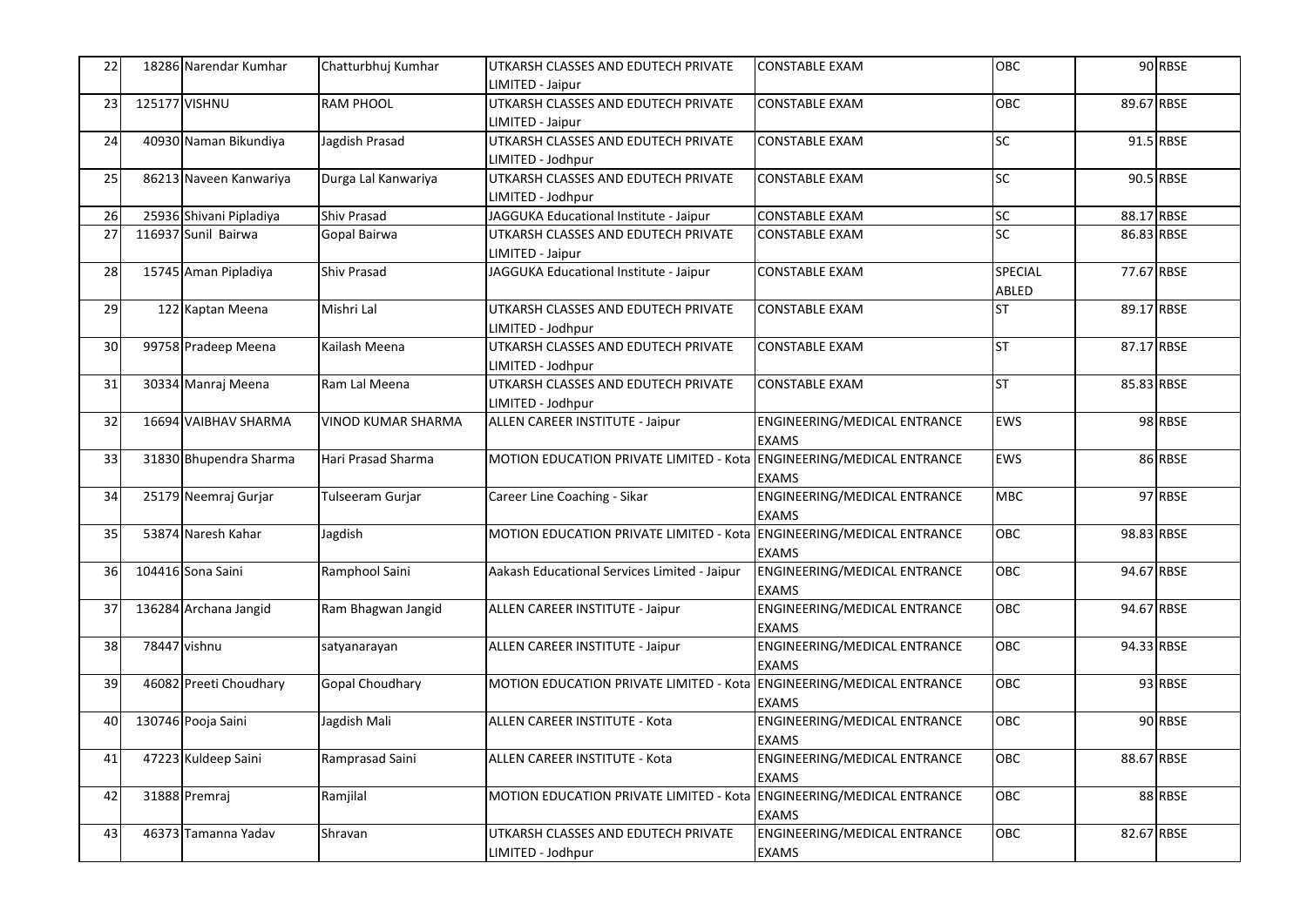| 44        |              | 20972 Priya Suman         | Anil Saini             | MOTION EDUCATION PRIVATE LIMITED - Kota ENGINEERING/MEDICAL ENTRANCE | <b>EXAMS</b>                                        | OBC             | 74.67 RBSE |           |
|-----------|--------------|---------------------------|------------------------|----------------------------------------------------------------------|-----------------------------------------------------|-----------------|------------|-----------|
| 45        |              | 117866 Bhoomika Sahu      | Vardhichand Teli       | ALLEN CAREER INSTITUTE - Jaipur                                      | ENGINEERING/MEDICAL ENTRANCE<br><b>EXAMS</b>        | OBC             | 70.33 RBSE |           |
| 46        |              | 78985 Hema Saini          | Pokhar Lal             | ALLEN CAREER INSTITUTE - Jaipur                                      | ENGINEERING/MEDICAL ENTRANCE<br><b>EXAMS</b>        | OBC             | 64.67 RBSE |           |
| 47        |              | 12646 AMAAN KHAN          | <b>NASIRUDDIN KHAN</b> | CLG INSTITUTE - Pali                                                 | ENGINEERING/MEDICAL ENTRANCE<br><b>EXAMS</b>        | OBC             |            | 61.5 RBSE |
| 48        |              | 108764 PRADHAN SAINI      | <b>BABU</b>            | ALLEN CAREER INSTITUTE - Kota                                        | ENGINEERING/MEDICAL ENTRANCE<br><b>EXAMS</b>        | OBC             |            | 61.5 RBSE |
| 49        |              | 113595 Dilbhar Gurjar     | Rambilash Gurjar       | Aakash Educational Services Limited - Jaipur                         | ENGINEERING/MEDICAL ENTRANCE<br><b>EXAMS</b>        | <b>SBC</b>      | 92.67 RBSE |           |
| 50        |              | 92778 Rajesh Gurjar       | Kishan Lal             | UTKARSH CLASSES AND EDUTECH PRIVATE<br>LIMITED - Jodhpur             | ENGINEERING/MEDICAL ENTRANCE<br><b>EXAMS</b>        | <b>SBC</b>      | 89.83 RBSE |           |
| 51        |              | 121897 Mevaram Gurjar     | Kaluram Gurjar         | RESONANCE EDUVENTURES LIMITED - Kota                                 | ENGINEERING/MEDICAL ENTRANCE<br><b>EXAMS</b>        | <b>SBC</b>      | 88.33 RBSE |           |
| 52        |              | 85472 Rajnish Gurjar      | Mohan Lal Gurjar       | BCI-BINORI CAREER INSTITUTE Pvt.Ltd. Jaipur<br><b>Jaipur</b>         | ENGINEERING/MEDICAL ENTRANCE<br><b>EXAMS</b>        | <b>SBC</b>      | 85.83 RBSE |           |
| 53        |              | 136975 Ramdhan Gurjar     | Revad Mal Gurjar       | ALLEN CAREER INSTITUTE - Jaipur                                      | ENGINEERING/MEDICAL ENTRANCE<br><b>EXAMS</b>        | <b>SBC</b>      |            | 84.5 RBSE |
| 54        |              | 96842 Maneeta Gurjar      | Mohan Lal Gurjar       | ALLEN CAREER INSTITUTE - Jaipur                                      | ENGINEERING/MEDICAL ENTRANCE<br><b>EXAMS</b>        | <b>SBC</b>      |            | 71.3 RBSE |
| 55        |              | 2637 Vikram Kumar Bairwa  | Mukesh Kumar Bairwa    | <b>ALLEN CAREER INSTITUTE - Kota</b>                                 | <b>ENGINEERING/MEDICAL ENTRANCE</b><br><b>EXAMS</b> | <b>SC</b>       | 93.83 RBSE |           |
| 56        | 93400 Sonu   |                           | Kamlesh Kumar          | Aakash Educational Services Limited - Jaipur                         | ENGINEERING/MEDICAL ENTRANCE<br><b>EXAMS</b>        | SC <sub>1</sub> |            | 93 RBSE   |
| 57        | 10273 Vishal |                           | Ramavtar               | MOTION EDUCATION PRIVATE LIMITED - Kota ENGINEERING/MEDICAL ENTRANCE | <b>EXAMS</b>                                        | SC              |            | 92 RBSE   |
| <b>58</b> |              | 6744 Hemant               | Ramswroop              | MOTION EDUCATION PRIVATE LIMITED - Kota ENGINEERING/MEDICAL ENTRANCE | <b>EXAMS</b>                                        | SC <sub>1</sub> |            | 90 RBSE   |
| 59        |              | 71483 Mahima Rajora       | Dinesh Kumar           | ALLEN CAREER INSTITUTE - Jaipur                                      | ENGINEERING/MEDICAL ENTRANCE<br><b>EXAMS</b>        | SC              |            | 88 RBSE   |
| 60        |              | 341 Deepak Bairwa         | Banshi Lal Bairwa      | <b>ALLEN CAREER INSTITUTE - Kota</b>                                 | <b>ENGINEERING/MEDICAL ENTRANCE</b><br><b>EXAMS</b> | SC              | 87.67 RBSE |           |
| 61        | 59944 ajay   |                           | chotu ram              | ALLEN CAREER INSTITUTE - Jaipur                                      | ENGINEERING/MEDICAL ENTRANCE<br><b>EXAMS</b>        | SC <sub>1</sub> | 87.17 RBSE |           |
| 62        |              | 71703 Antima Verma        | Puran Mal              | ALLEN CAREER INSTITUTE - Jaipur                                      | ENGINEERING/MEDICAL ENTRANCE<br><b>EXAMS</b>        | SC              | 86.17 RBSE |           |
| 63        |              | 18071 Lisha Sisodia       | Ashok Kumar Bairwa     | RESONANCE EDUVENTURES LIMITED - Kota                                 | ENGINEERING/MEDICAL ENTRANCE<br><b>EXAMS</b>        | SC <sub>1</sub> | 85.17 RBSE |           |
| 64        |              | 82299 Sanjay Kumar Bagadi | Hari Narayan Khatik    | Career Line Coaching - Sikar                                         | ENGINEERING/MEDICAL ENTRANCE<br><b>EXAMS</b>        | SC              |            | 85 RBSE   |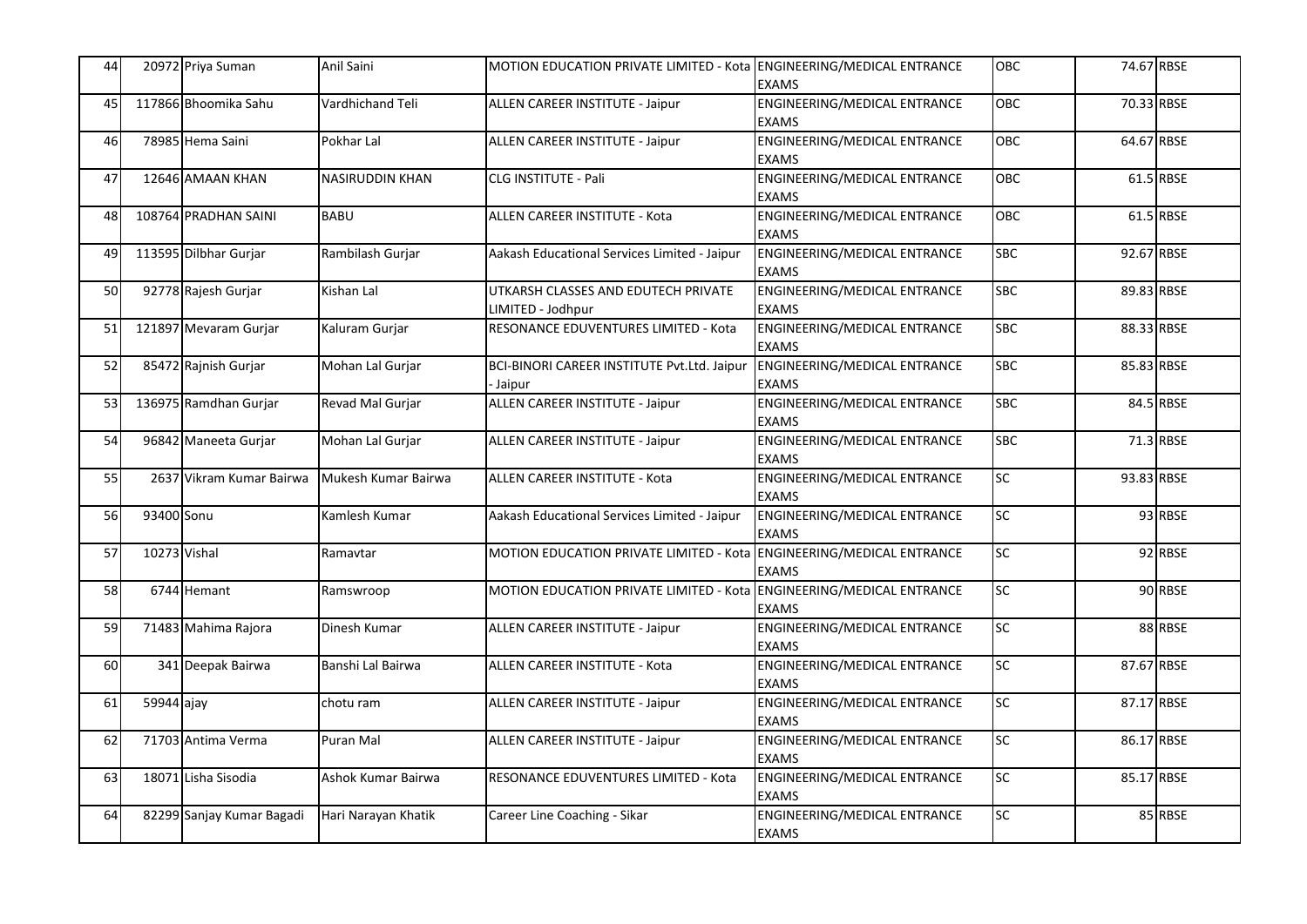| 65 | 115343 khushabu            | banwari            | AJAB'S ACADEMY PVT. LTD. - Jaipur                                    | <b>ENGINEERING/MEDICAL ENTRANCE</b><br><b>EXAMS</b> | SC        |            | 84 RBSE   |
|----|----------------------------|--------------------|----------------------------------------------------------------------|-----------------------------------------------------|-----------|------------|-----------|
| 66 | 136607 Deepak Verma        | Radheyshyam Verma  | Aakash Educational Services Limited - Jaipur                         | <b>ENGINEERING/MEDICAL ENTRANCE</b><br><b>EXAMS</b> | <b>SC</b> |            | 84 RBSE   |
| 67 | 30895 Navjot Singh         | Gurudayal Singh    | Aakash Educational Services Limited - Jaipur                         | ENGINEERING/MEDICAL ENTRANCE<br><b>EXAMS</b>        | SC        | 83.83 RBSE |           |
| 68 | 77105 Lokesh Asawara       | Dalchand           | ALLEN CAREER INSTITUTE - Jaipur                                      | ENGINEERING/MEDICAL ENTRANCE<br><b>EXAMS</b>        | SC        | 83.17 RBSE |           |
| 69 | 28440 Manish Verma         | Sayar Verma        | UTKARSH CLASSES AND EDUTECH PRIVATE<br>LIMITED - Jodhpur             | <b>ENGINEERING/MEDICAL ENTRANCE</b><br><b>EXAMS</b> | SC        | 82.83 RBSE |           |
| 70 | 54933 Rahul Bairwa         | Rajendra Bairwa    | UTKARSH CLASSES AND EDUTECH PRIVATE<br>LIMITED - Jodhpur             | ENGINEERING/MEDICAL ENTRANCE<br><b>EXAMS</b>        | <b>SC</b> |            | 82 RBSE   |
| 71 | 59093 Tara Chand Balai     | Raja Ram Balai     | Aakash Educational Services Limited - Jaipur                         | ENGINEERING/MEDICAL ENTRANCE<br><b>EXAMS</b>        | SC        | 81.67 RBSE |           |
| 72 | 58694 Ganesh Bairwa        | Anand Kumar        | ALLEN CAREER INSTITUTE - Jaipur                                      | ENGINEERING/MEDICAL ENTRANCE<br><b>EXAMS</b>        | SC        |            | 77.5 RBSE |
| 73 | 100732 Abhijeet Bairwa     | Hansraj Bairwa     | AJAB'S ACADEMY PVT. LTD. - Jaipur                                    | ENGINEERING/MEDICAL ENTRANCE<br><b>EXAMS</b>        | SC        | 76.67 RBSE |           |
| 74 | 103823 Akshy Kumar Verma   | Shankar Lal Regar  | Aakash Educational Services Limited - Jaipur                         | ENGINEERING/MEDICAL ENTRANCE<br><b>EXAMS</b>        | SC        |            | 76 RBSE   |
| 75 | 98452 Vishal Kumar         | Mahaveer Khatik    | MOTION EDUCATION PRIVATE LIMITED - Kota ENGINEERING/MEDICAL ENTRANCE | <b>EXAMS</b>                                        | SC        | 75.06 CBSE |           |
| 76 | 103418 Dashrath Meena      | Mukut Bihari Meena | BCI-BINORI CAREER INSTITUTE Pvt.Ltd. Jaipur<br>Jaipur                | ENGINEERING/MEDICAL ENTRANCE<br><b>EXAMS</b>        | <b>ST</b> |            | 99 RBSE   |
| 77 | 9773 Dinesh Meena          | Ramsagar Meena     | MOTION EDUCATION PRIVATE LIMITED - Kota ENGINEERING/MEDICAL ENTRANCE | <b>EXAMS</b>                                        | <b>ST</b> |            | 98 RBSE   |
| 78 | 63978 Dilraj Meena         | Ramkesh Meena      | MOTION EDUCATION PRIVATE LIMITED - Kota ENGINEERING/MEDICAL ENTRANCE | <b>EXAMS</b>                                        | <b>ST</b> |            | 97 RBSE   |
| 79 | 8546 Anish                 | Prem Prakash       | MOTION EDUCATION PRIVATE LIMITED - Kota ENGINEERING/MEDICAL ENTRANCE | <b>EXAMS</b>                                        | <b>ST</b> |            | 93 RBSE   |
| 80 | 77465 Nitesh Kumar Mina    | Krasna Gopal Meena | ALLEN CAREER INSTITUTE - Kota                                        | ENGINEERING/MEDICAL ENTRANCE<br><b>EXAMS</b>        | <b>ST</b> |            | 92 RBSE   |
| 81 | 132183 Krishan Gopal Meena | Madhu Lal Meena    | Career Line Coaching - Sikar                                         | <b>ENGINEERING/MEDICAL ENTRANCE</b><br><b>EXAMS</b> | <b>ST</b> | 91.33 RBSE |           |
| 82 | 14169 Vishal Meena         | Nathu Lal Meena    | ALLEN CAREER INSTITUTE - Jaipur                                      | ENGINEERING/MEDICAL ENTRANCE<br><b>EXAMS</b>        | <b>ST</b> |            | 90 RBSE   |
| 83 | 76939 Khiladiram Meena     | Hansraj Meena      | MOTION EDUCATION PRIVATE LIMITED - Kota ENGINEERING/MEDICAL ENTRANCE | <b>EXAMS</b>                                        | <b>ST</b> |            | 89 RBSE   |
| 84 | 81198 Meenakshi Meena      | Jayprakash Meena   | Aakash Educational Services Limited - Jaipur                         | ENGINEERING/MEDICAL ENTRANCE<br><b>EXAMS</b>        | <b>ST</b> | 77.67 RBSE |           |
| 85 | 136639 Bajarang Meena      | Kalu Ram Meena     | Career Line Coaching - Sikar                                         | ENGINEERING/MEDICAL ENTRANCE<br><b>EXAMS</b>        | <b>ST</b> | 71.83 RBSE |           |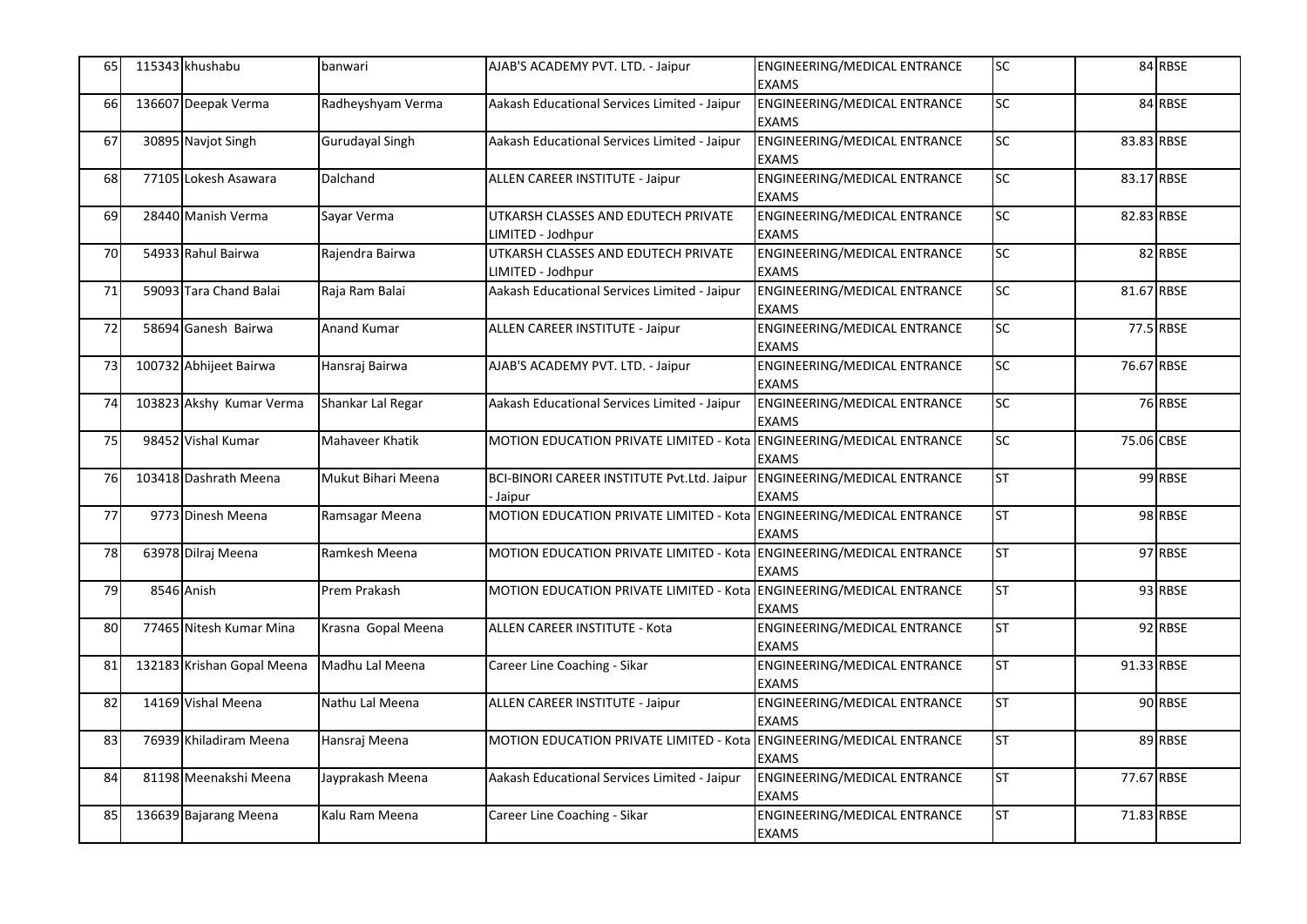| 86  | 88708 Hariram                   | Ramjilal                | ALLEN CAREER INSTITUTE - Jaipur                          | ENGINEERING/MEDICAL ENTRANCE<br><b>EXAMS</b> | <b>ST</b>       | 65.17 RBSE |           |
|-----|---------------------------------|-------------------------|----------------------------------------------------------|----------------------------------------------|-----------------|------------|-----------|
| 87  | 63477 Satish Vijayvargiya       | Ram Laxman Vijayvargiya | UTKARSH CLASSES AND EDUTECH PRIVATE<br>LIMITED - Jodhpur | <b>REET EXAM</b>                             | EWS             | 67.38 RBSE |           |
| 88  | 41117 Mahaveer Gurjar           | <b>Dhul Chand</b>       | UTKARSH CLASSES AND EDUTECH PRIVATE<br>LIMITED - Jodhpur | <b>REET EXAM</b>                             | <b>MBC</b>      |            | 82.4 RBSE |
| 89  | 88626 Rakesh Gurjar             | Kishan Lal Gurjar       | Harendra Classes - Jaipur                                | <b>REET EXAM</b>                             | <b>MBC</b>      |            | 71.6 RBSE |
| 90  | 48807 Arti Gurjar               | Ramphool Gurjar         | UTKARSH CLASSES AND EDUTECH PRIVATE<br>LIMITED - Jodhpur | <b>REET EXAM</b>                             | <b>MBC</b>      |            | 69.2 RBSE |
| 91  | 9360 Pratik Swami               | Ram Sahay Swami         | JAGGUKA Educational Institute - Jaipur                   | <b>REET EXAM</b>                             | OBC             |            | 93 RBSE   |
| 92  | 60039 Dharmraj Saini            | Amba Lal Saini          | PARISHKAR COACHING INSTITUTE - Jaipur                    | <b>REET EXAM</b>                             | OBC             |            | 83.6 RBSE |
| 93  | 79352 Kartar Singh Changal      | Kailash Changal         | Harendra Classes - Jaipur                                | <b>REET EXAM</b>                             | OBC             |            | 82 RBSE   |
| 94  | 52456 Shekhar Sain              | Ompraksh Sain           | KD CAMPUS PRIVATE LIMITED - Jaipur                       | <b>REET EXAM</b>                             | OBC             |            | 80 RBSE   |
| 95  | 136315 Meenakshi Saini          | Mohan Lal Saini         | UTKARSH CLASSES AND EDUTECH PRIVATE<br>LIMITED - Jaipur  | <b>REET EXAM</b>                             | OBC             |            | 79.6 RBSE |
| 96  | 111547 Sona Choudhary           | Kishan Gopal            | UTKARSH CLASSES AND EDUTECH PRIVATE<br>LIMITED - Jaipur  | <b>REET EXAM</b>                             | OBC             |            | 76.2 RBSE |
| 97  | 123778 Rampati Gurjar           | Ramkishan Gurjar        | UTKARSH CLASSES AND EDUTECH PRIVATE<br>LIMITED - Jaipur  | <b>REET EXAM</b>                             | <b>SBC</b>      |            | 81.2 RBSE |
| 98  | 68896 Manisha Gurjar            | Bhanwar Lal Gurjar      | KD CAMPUS PRIVATE LIMITED - Jaipur                       | <b>REET EXAM</b>                             | <b>SBC</b>      |            | 81 RBSE   |
| 99  | 1869 Vinod Kumar Gurjar         | Prem Lal                | UTKARSH CLASSES AND EDUTECH PRIVATE<br>LIMITED - Jodhpur | <b>REET EXAM</b>                             | <b>SBC</b>      |            | 70 RBSE   |
| 100 | 89401 Hanuman Gurjar            | Ram Kishan Gurjar       | KD CAMPUS PRIVATE LIMITED - Jaipur                       | <b>REET EXAM</b>                             | <b>SBC</b>      |            | 67 RBSE   |
| 101 | 90795 Kanhaiya Lal Gurjar       | Shyoraj Gurjar          | UTKARSH CLASSES AND EDUTECH PRIVATE<br>LIMITED - Jaipur  | <b>REET EXAM</b>                             | <b>SBC</b>      |            | 66.8 RBSE |
| 102 | 117998 Priyanka                 | Devalal                 | UTKARSH CLASSES AND EDUTECH PRIVATE<br>LIMITED - Jaipur  | <b>REET EXAM</b>                             | <b>SBC</b>      |            | 66.8 RBSE |
| 103 | 57705 Mahendera Kumar<br>Bairwa | Babu Lal                | UTKARSH CLASSES AND EDUTECH PRIVATE<br>LIMITED - Jodhpur | <b>REET EXAM</b>                             | SC              |            | 74 RBSE   |
| 104 | 107993 Rekha Verma              | Mohan Lal Verma         | UTKARSH CLASSES AND EDUTECH PRIVATE<br>LIMITED - Jaipur  | <b>REET EXAM</b>                             | SC              |            | 73.2 RBSE |
| 105 | 117183 Arati Bairwa             | Bajrang                 | UTKARSH CLASSES AND EDUTECH PRIVATE<br>LIMITED - Jaipur  | <b>REET EXAM</b>                             | $\overline{SC}$ |            | 72.4 RBSE |
| 106 | 106999 Teena Chandel            | Madan Lal               | UTKARSH CLASSES AND EDUTECH PRIVATE<br>LIMITED - Jaipur  | <b>REET EXAM</b>                             | $\overline{SC}$ |            | 72.2 RBSE |
| 107 | 39454 Pawan Kumar Bairwa        | Nahnu Lal Bairwa        | UTKARSH CLASSES AND EDUTECH PRIVATE<br>LIMITED - Jaipur  | <b>REET EXAM</b>                             | SC              |            | 71.6 RBSE |
| 108 | 15313 Ravina Kumari Verma       | Madan Lal Verma         | Siddharth Academy - Banswara                             | <b>REET EXAM</b>                             | SC              |            | 69.4 RBSE |
| 109 | 99397 Padam Chand Bairwa        | Chetan Prakash Bairwa   | PARISHKAR COACHING INSTITUTE - Jaipur                    | <b>REET EXAM</b>                             | SC              | 66.46 RBSE |           |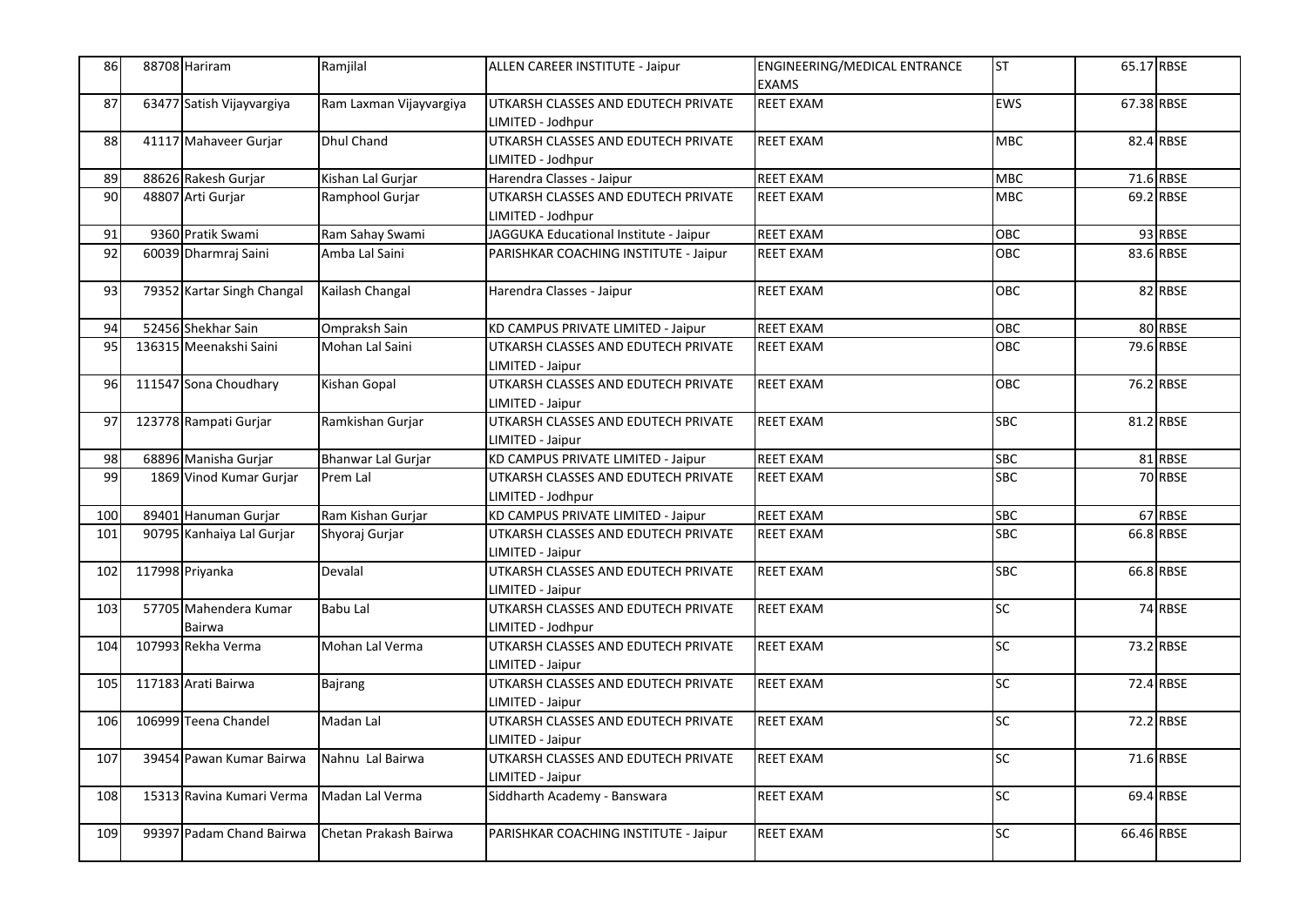| 110 |               | 23041 Lalita Bairwa               | Raju Lal Bairwa           | SWAMI VIVEKANAND COMPETITION CENTER<br>SAMITI - Jhunihunu | <b>REET EXAM</b>                                          | SC                      |            | 66 RBSE   |
|-----|---------------|-----------------------------------|---------------------------|-----------------------------------------------------------|-----------------------------------------------------------|-------------------------|------------|-----------|
| 111 |               | 122889 Kanhaiya Lal Bairwa        | Ramlal Bairwa             | UTKARSH CLASSES AND EDUTECH PRIVATE<br>LIMITED - Jodhpur  | <b>REET EXAM</b>                                          | <b>SC</b>               |            | 63.6 RBSE |
| 112 |               | 63937 Ramkesh Bairwa              | Ramphool Bairwa           | SWAMI VIVEKANAND COMPETITION CENTER<br>SAMITI - Jhunjhunu | <b>REET EXAM</b>                                          | <b>SC</b>               |            | 61.8 RBSE |
| 113 |               | 55777 Subhash Kumar<br>Phulwadiya | Buddhi Prakash Phulwadiya | KD CAMPUS PRIVATE LIMITED - Jaipur                        | <b>REET EXAM</b>                                          | SC                      |            | 61.2 RBSE |
| 114 |               | 85342 Naresh Meena                | Morpal Meena              | UTKARSH CLASSES AND EDUTECH PRIVATE<br>LIMITED - Jodhpur  | <b>REET EXAM</b>                                          | <b>SPECIAL</b><br>ABLED |            | 54 RBSE   |
| 115 |               | 101264 Neha Meena                 | Rajaram Meena             | UTKARSH CLASSES AND EDUTECH PRIVATE<br>IMITED - Jaipur    | <b>REET EXAM</b>                                          | <b>ST</b>               |            | 83 RBSE   |
| 116 |               | 43242 Hema Meena                  | Paras Ram Meena           | UTKARSH CLASSES AND EDUTECH PRIVATE<br>LIMITED - Jaipur   | <b>REET EXAM</b>                                          | <b>ST</b>               |            | 73.4 RBSE |
| 117 |               | 51943 Reena Meena                 | Sohan Lal Meena           | UTKARSH CLASSES AND EDUTECH PRIVATE<br>LIMITED - Jodhpur  | <b>REET EXAM</b>                                          | <b>ST</b>               |            | 72 RBSE   |
| 118 |               | 30165 Tamti Meena                 | <b>Prhlad Meena</b>       | UTKARSH CLASSES AND EDUTECH PRIVATE<br>LIMITED - Jodhpur  | <b>REET EXAM</b>                                          | <b>ST</b>               |            | 70.6 RBSE |
| 119 |               | 69482 Asha Meena                  | Dhannalal Meena           | KD CAMPUS PRIVATE LIMITED - Jaipur                        | <b>REET EXAM</b>                                          | <b>ST</b>               |            | 67.6 RBSE |
| 120 |               | 81886 Pooja Kumari Meena          | Siyaram Meena             | UTKARSH CLASSES AND EDUTECH PRIVATE<br>LIMITED - Jodhpur  | <b>REET EXAM</b>                                          | <b>ST</b>               |            | 67.4 RBSE |
| 121 |               | 121467 Raju Lal Meena             | Dhanna Lal Meena          | UTKARSH CLASSES AND EDUTECH PRIVATE<br>IMITED - Jaipur    | <b>REET EXAM</b>                                          | <b>ST</b>               | 66.15 RBSE |           |
| 122 |               | 3032 Kiran Dadhich                | Devishankar Dadhich       | NIRMAN IAS - Jaipur                                       | RPSC (RAS/SUBORDINATE SERVICES<br>EXAM)                   | EWS                     |            | 89.8 RBSE |
| 123 |               | 52060 Nikita Choudhary            | Narayan Choudhary         | UTKARSH CLASSES AND EDUTECH PRIVATE<br>LIMITED - Jaipur   | RPSC (RAS/SUBORDINATE SERVICES<br>EXAM)                   | OBC                     |            | 94 RBSE   |
| 124 |               | 83404 Dharm Chand Yadav           | Ramsahay                  | SPRING BOARD ACADEMY - Jaipur                             | RPSC (RAS/SUBORDINATE SERVICES<br>EXAM)                   | OBC                     |            | 90.6 RBSE |
| 125 | 111451 Dilraj |                                   | Ram Lal                   | SPRING BOARD ACADEMY - Jaipur                             | RPSC (RAS/SUBORDINATE SERVICES<br>EXAM)                   | <b>SBC</b>              |            | 93.2 RBSE |
| 126 |               | 54734 Devraj Ravi                 | <b>Bal Kishan Doli</b>    | SPRING BOARD ACADEMY - Jaipur                             | RPSC (RAS/SUBORDINATE SERVICES<br>EXAM)                   | SC                      |            | 94.2 RBSE |
| 127 |               | 81582 Yuvraj Singh                | Manju Lal Bairwa          | Aalokan Academy - Jaipur                                  | RPSC (RAS/SUBORDINATE SERVICES<br>EXAM)                   | SC                      |            | 91.2 RBSE |
| 128 |               | 117246 Yogesh Kumar               | Mohan Lal Regar           | SPRING BOARD ACADEMY - Jaipur                             | RPSC (RAS/SUBORDINATE SERVICES<br>EXAM)                   | SC                      |            | 88.8 RBSE |
| 129 |               | 115154 Ramhet Meena               | Harpal Meena              | SPRING BOARD ACADEMY - Jaipur                             | RPSC (RAS/SUBORDINATE SERVICES<br>EXAM)                   | <b>ST</b>               |            | 89.6 RBSE |
| 130 |               | 98575 Hetram Meena                | Dharamraj Meena           | SPRING BOARD ACADEMY - Jaipur                             | RPSC (RAS/SUBORDINATE SERVICES<br>EXAM)                   | <b>ST</b>               |            | 88.6 RBSE |
| 131 |               | 92823 Hemant Dadhich              | Gyanprakash Dadhich       | UTKARSH CLASSES AND EDUTECH PRIVATE<br>LIMITED - Jodhpur  | RPSC (SUB-INSPECTOR/PAY LEVEL 10 &<br><b>ABOVE EXAMS)</b> | <b>EWS</b>              |            | 75.8 RBSE |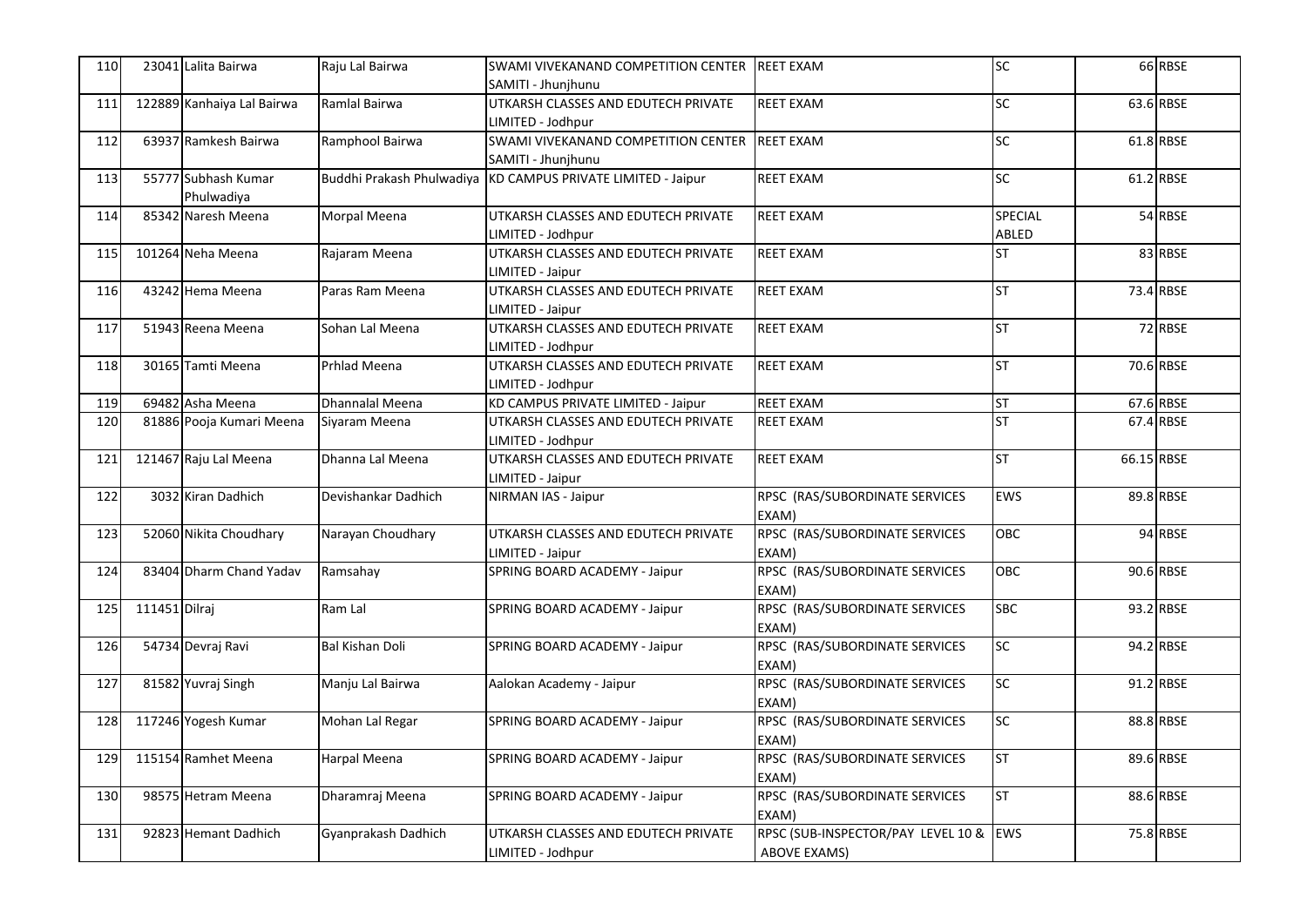| 132 | 42992 Prerna Dadhich            | Ashok Kumar Sharma       | UTKARSH CLASSES AND EDUTECH PRIVATE<br>LIMITED - Jodhpur | RPSC (SUB-INSPECTOR/PAY LEVEL 10 & EWS<br><b>ABOVE EXAMS)</b>          |            | 56.46 RBSE |           |
|-----|---------------------------------|--------------------------|----------------------------------------------------------|------------------------------------------------------------------------|------------|------------|-----------|
| 133 | 90361 Dinesh Kumar<br>Choudhary | Ramlal Choudhary         | UTKARSH CLASSES AND EDUTECH PRIVATE<br>LIMITED - Jaipur  | RPSC (SUB-INSPECTOR/PAY LEVEL 10 & OBC<br><b>ABOVE EXAMS)</b>          |            |            | 89 RBSE   |
| 134 | 90621 Hemant Choudhary          | Rajaram Choudhary        | UTKARSH CLASSES AND EDUTECH PRIVATE<br>LIMITED - Jodhpur | RPSC (SUB-INSPECTOR/PAY LEVEL 10 & OBC<br><b>ABOVE EXAMS)</b>          |            |            | 86.8 RBSE |
| 135 | 64417 Avadhesh Chopra           | Rameshwar Chopra         | PARISHKAR COACHING INSTITUTE - Jaipur                    | RPSC (SUB-INSPECTOR/PAY LEVEL 10 & OBC<br><b>ABOVE EXAMS)</b>          |            |            | 86.6 RBSE |
| 136 | 55091 Deshraj                   | Hansraj                  | UTKARSH CLASSES AND EDUTECH PRIVATE<br>LIMITED - Jaipur  | RPSC (SUB-INSPECTOR/PAY LEVEL 10 & SBC<br><b>ABOVE EXAMS)</b>          |            |            | 91.4 RBSE |
| 137 | 91328 Rajkumar Verma            | Sitaram Verma            | UTKARSH CLASSES AND EDUTECH PRIVATE<br>LIMITED - Jaipur  | RPSC (SUB-INSPECTOR/PAY LEVEL 10 & SC<br><b>ABOVE EXAMS)</b>           |            |            | 86 RBSE   |
| 138 | 45984 Vijay Kumar Verma         | Ram Phool Verma          | UTKARSH CLASSES AND EDUTECH PRIVATE<br>LIMITED - Jodhpur | RPSC (SUB-INSPECTOR/PAY LEVEL 10 & SC<br><b>ABOVE EXAMS)</b>           |            |            | 85.8 RBSE |
| 139 | 42554 Arvind                    | Durga Lal                | UTKARSH CLASSES AND EDUTECH PRIVATE<br>LIMITED - Jaipur  | RPSC (SUB-INSPECTOR/PAY LEVEL 10 & SC<br><b>ABOVE EXAMS)</b>           |            |            | 85.6 RBSE |
| 140 | 105893 Abhishek Chawla          | Ramesh Khatik            | PARISHKAR COACHING INSTITUTE - Jaipur                    | RPSC (SUB-INSPECTOR/PAY LEVEL 10 & SC<br><b>ABOVE EXAMS)</b>           |            |            | 84.2 RBSE |
| 141 | 63067 Santosh Saini             | Narayan Saini            | UTKARSH CLASSES AND EDUTECH PRIVATE<br>LIMITED - Jodhpur | RPSC (SUB-INSPECTOR/PAY LEVEL 10 & SPECIAL<br><b>ABOVE EXAMS)</b>      | ABLED      | 62.92 RBSE |           |
| 142 | 43283 Hansraj Meena             | Parshuram Meena          | PARISHKAR COACHING INSTITUTE - Jaipur                    | RPSC (SUB-INSPECTOR/PAY LEVEL 10 & ST<br><b>ABOVE EXAMS)</b>           |            |            | 82 RBSE   |
| 143 | 49901 Kamlesh Meena             | Ramlal                   | UTKARSH CLASSES AND EDUTECH PRIVATE<br>LIMITED - Jodhpur | RPSC (SUB-INSPECTOR/PAY LEVEL 10 & ST<br><b>ABOVE EXAMS)</b>           |            |            | 77 RBSE   |
| 144 | 118232 Usha Kumari Meena        | <b>Phool Chand Meena</b> | UTKARSH CLASSES AND EDUTECH PRIVATE<br>LIMITED - Jaipur  | RPSC (SUB-INSPECTOR/PAY LEVEL 10 & ST<br><b>ABOVE EXAMS)</b>           |            |            | 75 RBSE   |
| 145 | 30413 Lavish Pareek             | Pawan Pareek             | UTKARSH CLASSES AND EDUTECH PRIVATE<br>LIMITED - Jodhpur | RSSB (PATWARI/JUNIOR<br>ASSISTANT/PAY LEVEL 5 TO PAY LEVEL 9<br>EXAMS) | <b>EWS</b> |            | 89.6 RBSE |
| 146 | 8008 Aman Dadhich               | Taraprakash Dadhich      | Harendra Classes - Jaipur                                | RSSB (PATWARI/JUNIOR<br>ASSISTANT/PAY LEVEL 5 TO PAY LEVEL 9<br>EXAMS) | <b>EWS</b> |            | 77.6 RBSE |
| 147 | 87807 Ramleela Sharma           | Ramdhan Sharma           | Aalokan Academy - Jaipur                                 | RSSB (PATWARI/JUNIOR<br>ASSISTANT/PAY LEVEL 5 TO PAY LEVEL 9<br>EXAMS) | <b>EWS</b> |            | 70 RBSE   |
| 148 | 20844 Ashok Kumar Gautam        | Matesh Kumar Sharma      | UTKARSH CLASSES AND EDUTECH PRIVATE<br>LIMITED - Jaipur  | RSSB (PATWARI/JUNIOR<br>ASSISTANT/PAY LEVEL 5 TO PAY LEVEL 9<br>EXAMS) | <b>EWS</b> |            | 69.6 RBSE |
| 149 | 59164 Lokesh Gurjar             | Hansraj Gurjar           | UTKARSH CLASSES AND EDUTECH PRIVATE<br>LIMITED - Jodhpur | RSSB (PATWARI/JUNIOR<br>ASSISTANT/PAY LEVEL 5 TO PAY LEVEL 9<br>EXAMS) | <b>MBC</b> |            | 88.6 RBSE |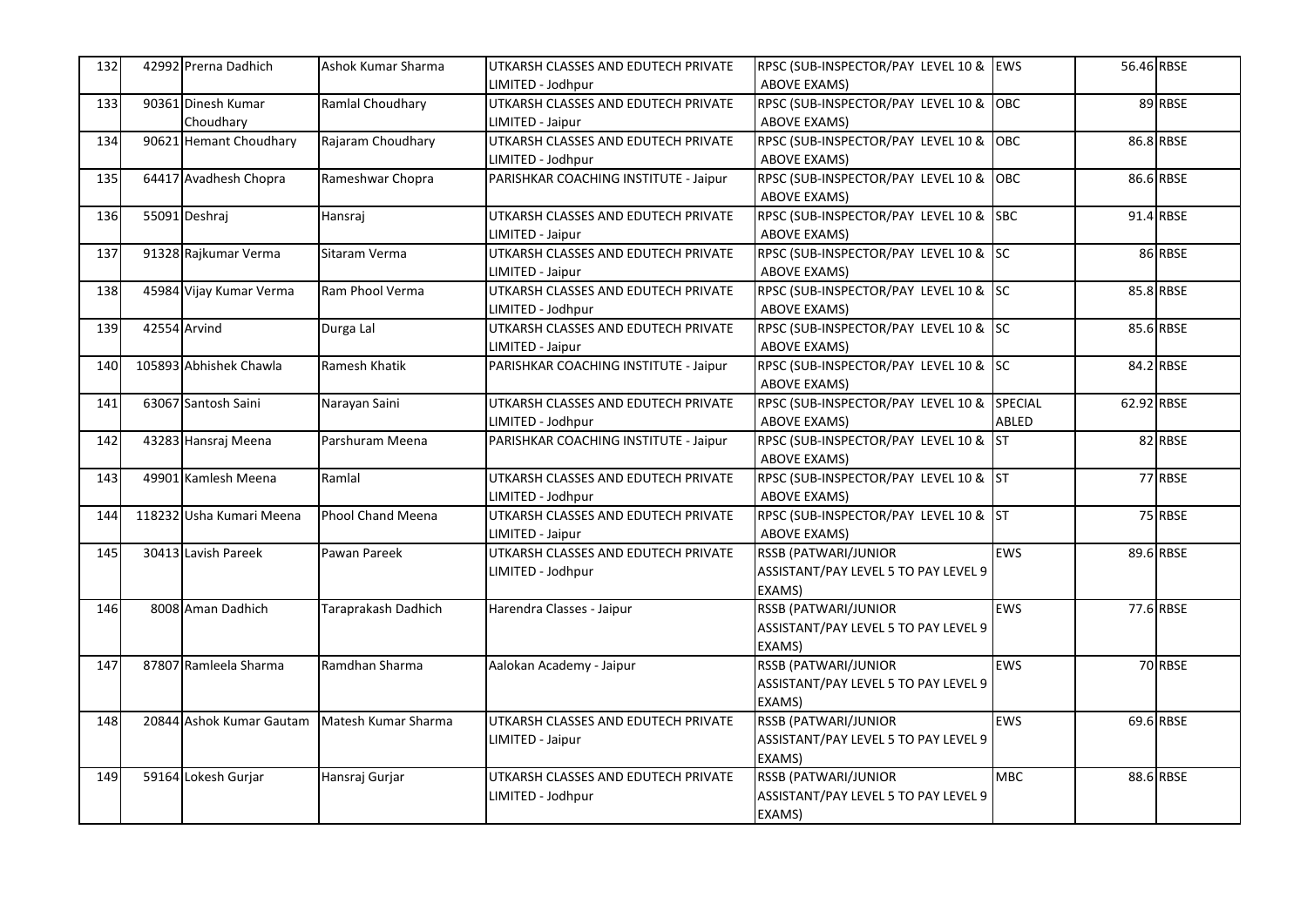| 150 |              | 339 Ashok Kumar Saini    | Panchu Lal Saini        | SWAMI VIVEKANAND COMPETITION CENTER | RSSB (PATWARI/JUNIOR                       | <b>OBC</b>     |             | 91 RBSE   |
|-----|--------------|--------------------------|-------------------------|-------------------------------------|--------------------------------------------|----------------|-------------|-----------|
|     |              |                          |                         | SAMITI - Jhunjhunu                  | ASSISTANT/PAY LEVEL 5 TO PAY LEVEL 9       |                |             |           |
|     |              |                          |                         |                                     | EXAMS)                                     |                |             |           |
| 151 |              | 111827 Asha Keer         | <b>Bhanwar Lal Keer</b> | UTKARSH CLASSES AND EDUTECH PRIVATE | RSSB (PATWARI/JUNIOR                       | OBC            |             | 88.8 RBSE |
|     |              |                          |                         | LIMITED - Jaipur                    | ASSISTANT/PAY LEVEL 5 TO PAY LEVEL 9       |                |             |           |
|     |              |                          |                         |                                     | EXAMS)                                     |                |             |           |
| 152 |              | 93931 Mukesh Singh       | Dashrath Singh Chouhan  | UTKARSH CLASSES AND EDUTECH PRIVATE | <b>RSSB (PATWARI/JUNIOR</b>                | <b>OBC</b>     |             | 87.2 RBSE |
|     |              | Chouhan                  |                         | LIMITED - Jodhpur                   | ASSISTANT/PAY LEVEL 5 TO PAY LEVEL 9       |                |             |           |
|     |              |                          |                         |                                     | EXAMS)                                     |                |             |           |
| 153 |              | 42631 Brajesh Keer       | Banna Lal Keer          | UTKARSH CLASSES AND EDUTECH PRIVATE | <b>RSSB (PATWARI/JUNIOR</b>                | <b>OBC</b>     |             | 85.6 RBSE |
|     |              |                          |                         | LIMITED - Jaipur                    | ASSISTANT/PAY LEVEL 5 TO PAY LEVEL 9       |                |             |           |
|     |              |                          |                         |                                     | EXAMS)                                     |                |             |           |
| 154 | 123157 Sanju |                          | Omprkash                | UTKARSH CLASSES AND EDUTECH PRIVATE | RSSB (PATWARI/JUNIOR                       | <b>OBC</b>     |             | 85.4 RBSE |
|     |              |                          |                         | LIMITED - Jaipur                    | ASSISTANT/PAY LEVEL 5 TO PAY LEVEL 9       |                |             |           |
|     |              |                          |                         |                                     | EXAMS)                                     |                |             |           |
| 155 |              | 83061 Jyoti Sherwal      | Jagdish Sherwal         | UTKARSH CLASSES AND EDUTECH PRIVATE | <b>RSSB (PATWARI/JUNIOR</b>                | SC             |             | 83 RBSE   |
|     |              |                          |                         | LIMITED - Jodhpur                   | ASSISTANT/PAY LEVEL 5 TO PAY LEVEL 9       |                |             |           |
|     |              |                          |                         |                                     | EXAMS)                                     |                |             |           |
| 156 |              | 14124 Rakesh Kumar Verma | Prahlad Verma           | DR ANUSHKA MEMORIAL EDUCATIONAL     | <b>RSSB (PATWARI/JUNIOR</b>                | <b>SC</b>      |             | 81.2 RBSE |
|     |              |                          |                         | <b>SOCIETY UDAIPUR - Udaipur</b>    | ASSISTANT/PAY LEVEL 5 TO PAY LEVEL 9       |                |             |           |
|     |              |                          |                         |                                     | EXAMS)                                     |                |             |           |
| 157 |              | 62093 Kavita Verma       | Chhitar Lal Verma       | UTKARSH CLASSES AND EDUTECH PRIVATE | RSSB (PATWARI/JUNIOR                       | <b>SC</b>      |             | 78.8 RBSE |
|     |              |                          |                         | LIMITED - Jodhpur                   | ASSISTANT/PAY LEVEL 5 TO PAY LEVEL 9       |                |             |           |
|     |              |                          |                         |                                     | EXAMS)                                     |                |             |           |
| 158 |              | 65859 Sunny Jonwal       | Ramswaroop Bairwa       | UTKARSH CLASSES AND EDUTECH PRIVATE | <b>RSSB (PATWARI/JUNIOR</b>                | <b>SC</b>      |             | 78 RBSE   |
|     |              |                          |                         | LIMITED - Jodhpur                   | ASSISTANT/PAY LEVEL 5 TO PAY LEVEL 9       |                |             |           |
|     |              |                          |                         |                                     | EXAMS)                                     |                |             |           |
| 159 |              | 110602 Mohan Lal Bairwa  | Ram Lal Bairwa          | UTKARSH CLASSES AND EDUTECH PRIVATE | <b>RSSB (PATWARI/JUNIOR</b>                | <b>SC</b>      |             | 77 RBSE   |
|     |              |                          |                         | LIMITED - Jaipur                    | ASSISTANT/PAY LEVEL 5 TO PAY LEVEL 9       |                |             |           |
|     |              |                          |                         |                                     | EXAMS)                                     |                |             |           |
| 160 |              | 71929 Manish Verma       | Kalu Ram                | UTKARSH CLASSES AND EDUTECH PRIVATE | RSSB (PATWARI/JUNIOR                       | <b>SC</b>      |             | 76.4 RBSE |
|     |              |                          |                         | LIMITED - Jaipur                    | ASSISTANT/PAY LEVEL 5 TO PAY LEVEL 9       |                |             |           |
|     |              |                          |                         |                                     | EXAMS)                                     |                |             |           |
| 161 | 17692 Karan  |                          | Madan Lal Bairwa        | UTKARSH CLASSES AND EDUTECH PRIVATE | RSSB (PATWARI/JUNIOR                       | <b>SC</b>      | 74.997 CBSE |           |
|     |              |                          |                         | LIMITED - Jaipur                    | ASSISTANT/PAY LEVEL 5 TO PAY LEVEL 9       |                |             |           |
|     |              |                          |                         |                                     | EXAMS)                                     |                |             |           |
| 162 |              | 36372 Bhupendra Bairwa   | Ramavtar Bairwa         | UTKARSH CLASSES AND EDUTECH PRIVATE | RSSB (PATWARI/JUNIOR                       | SC             |             | 74.6 RBSE |
|     |              |                          |                         | LIMITED - Jodhpur                   | ASSISTANT/PAY LEVEL 5 TO PAY LEVEL 9       |                |             |           |
|     |              |                          |                         |                                     | EXAMS)                                     |                |             |           |
| 163 |              | 60568 Shyoraj Meena      | Harji Ram Meena         | UTKARSH CLASSES AND EDUTECH PRIVATE | RSSB (PATWARI/JUNIOR                       | <b>SPECIAL</b> |             | 78 RBSE   |
|     |              |                          |                         | LIMITED - Jodhpur                   | ASSISTANT/PAY LEVEL 5 TO PAY LEVEL 9 ABLED |                |             |           |
|     |              |                          |                         |                                     | EXAMS)                                     |                |             |           |